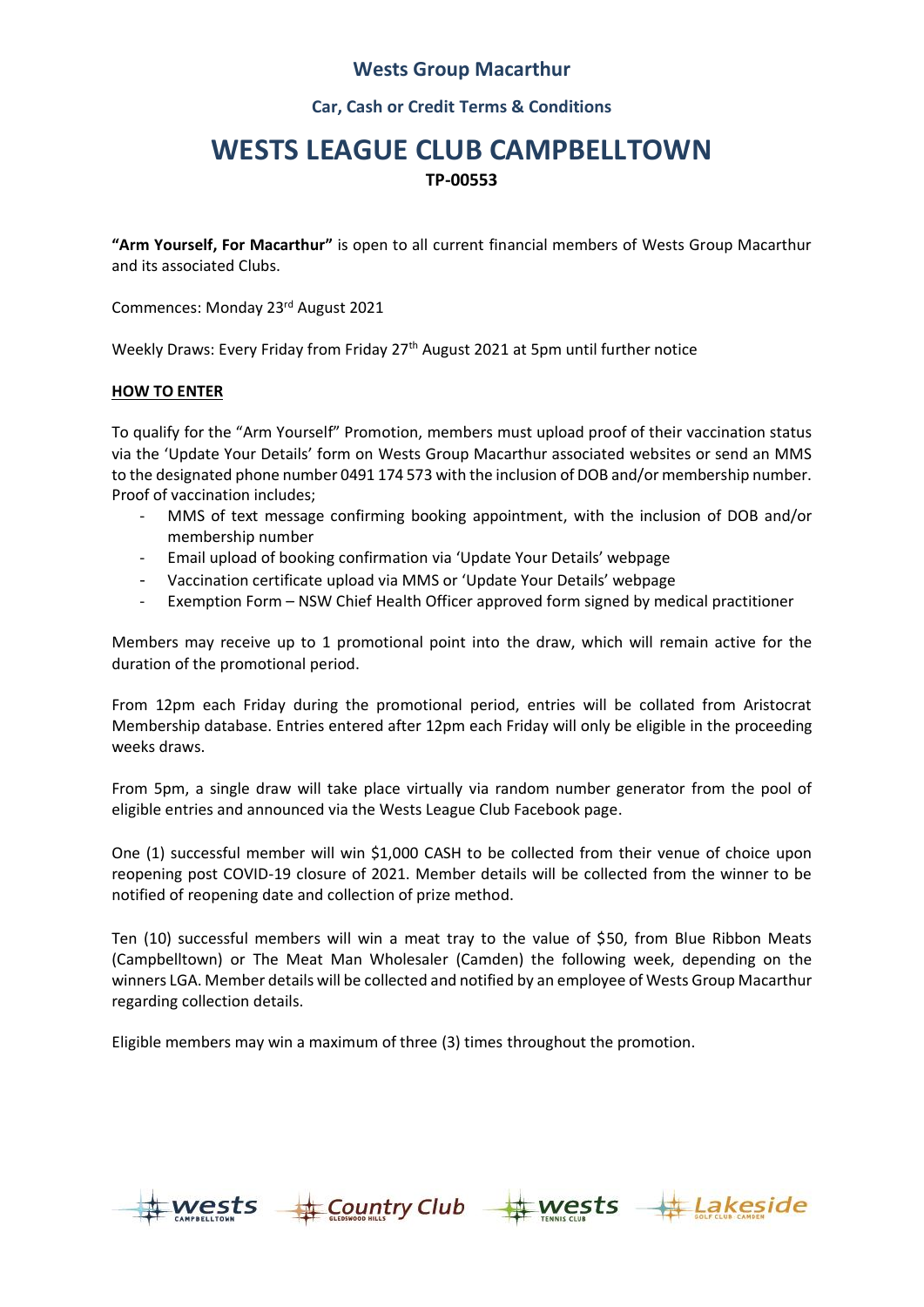## **Wests Group Macarthur**

**Car, Cash or Credit Terms & Conditions**

# **WESTS LEAGUE CLUB CAMPBELLTOWN**

**TP-00553**